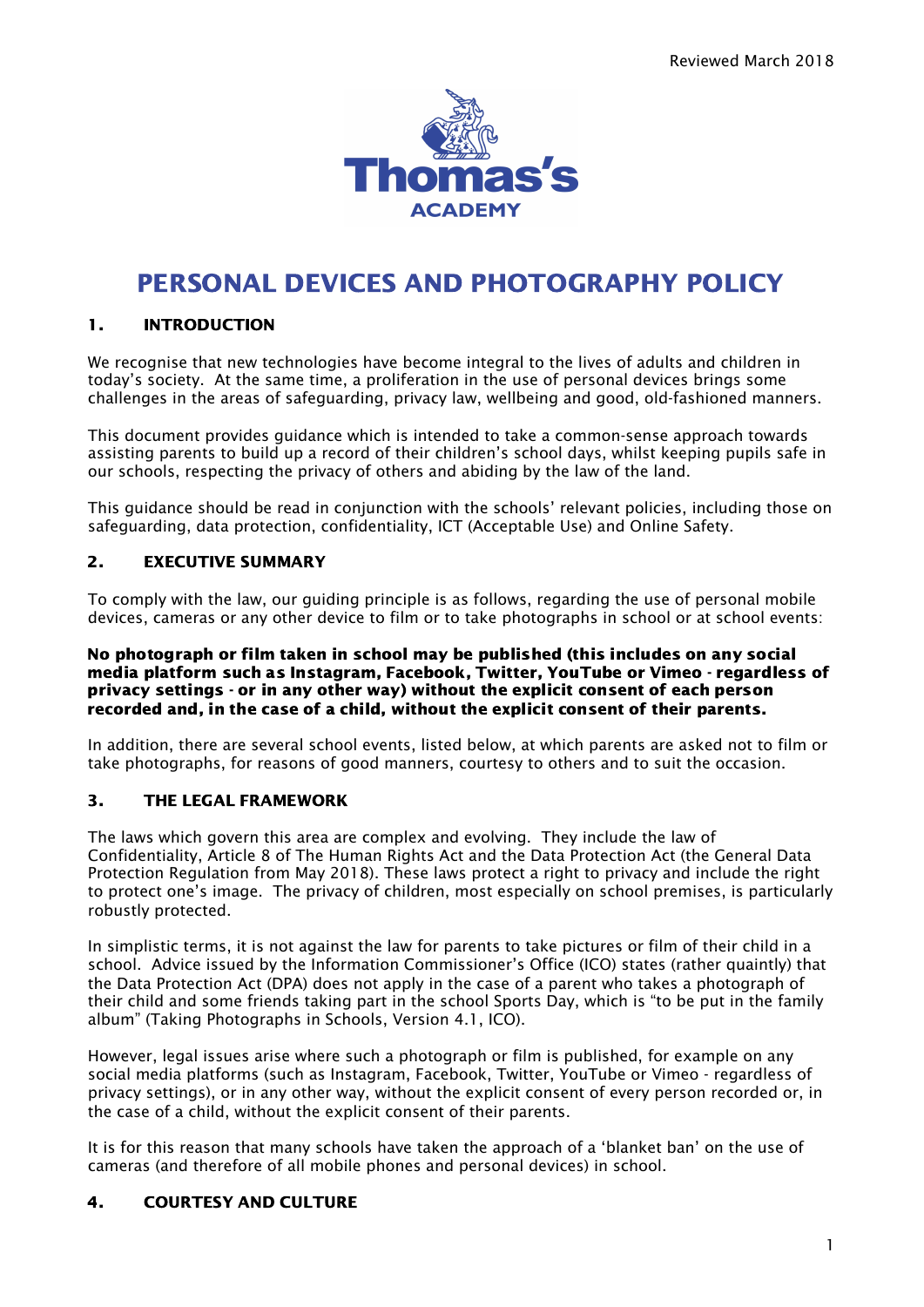Whilst there is no firm legal basis on which to prevent parents from filming or taking photographs of their own children in school, there are occasions when it is desirable to do so, for reasons of good manners, courtesy to others (a core value of the school) and to suit the occasion.

Culturally, in terms of the education of our pupils and the values which we would like them to acquire, we believe that there are important lessons to pass on about the appropriate use of personal mobile devices. By setting an example as adults, we hope that our pupils will also acquire discernment about when the use of personal devices may and may not be appropriate.

### 5. RELATIONSHIPS AND WELLBEING

The schools embrace technology and invest heavily in human resources, hardware and software, in order to enhance teaching and learning, to improve the efficiency of our administration and to equip our pupils with the technological skills and knowledge which they will need in the lives that lie ahead of them.

At the same time, we seek to educate all members of the school community about the potential pitfalls of unregulated 'screen-time', the detrimental impact which can be caused to relationships and wider mental health issues which can be associated with an over-reliance on technology and social media.

We would therefore like all members of the school community to develop a sensitivity and an awareness about the time, location and volume of their use of personal devices and of its impact on others around them. At the moment of parents greeting their child at the end of the day, for example, we fully support the adage to "Greet your child with a smile, not a mobile."

### PROCEDURES

### 6. IMPLEMENTATION AT THOMAS'S ACADEMY

With all this in mind, we take the following approach to the use of personal devices at Thomas's Academy:

As stated above, to comply with the law, our guiding principle is as follows:

#### No photograph or film taken in school may be published (this includes on any social media platform such as Instagram, Facebook, Twitter, YouTube or Vimeo - regardless of privacy settings - or in any other way) without the explicit consent of each person recorded and, in the case of a child, without the explicit consent of their parents.

The observance of this principle relies on trust between all members of each school's community. A breach of this principle is a breach of the law and therefore of the ethos of the school. It will therefore be regarded as a serious breach of the schools' terms and conditions (paragraph 65), which could ultimately result in a pupil's removal from the school.

### 6.1 Pupils

Pupils in the older years in each school who can demonstrate a clear need for a mobile phone (such as for security when walking to and from school) may bring one into school. Pupils' phones should be handed in to School Office at the start of each day.

### 6.2 Staff

For members of staff, their use of personal mobile devices is governed by the schools' ICT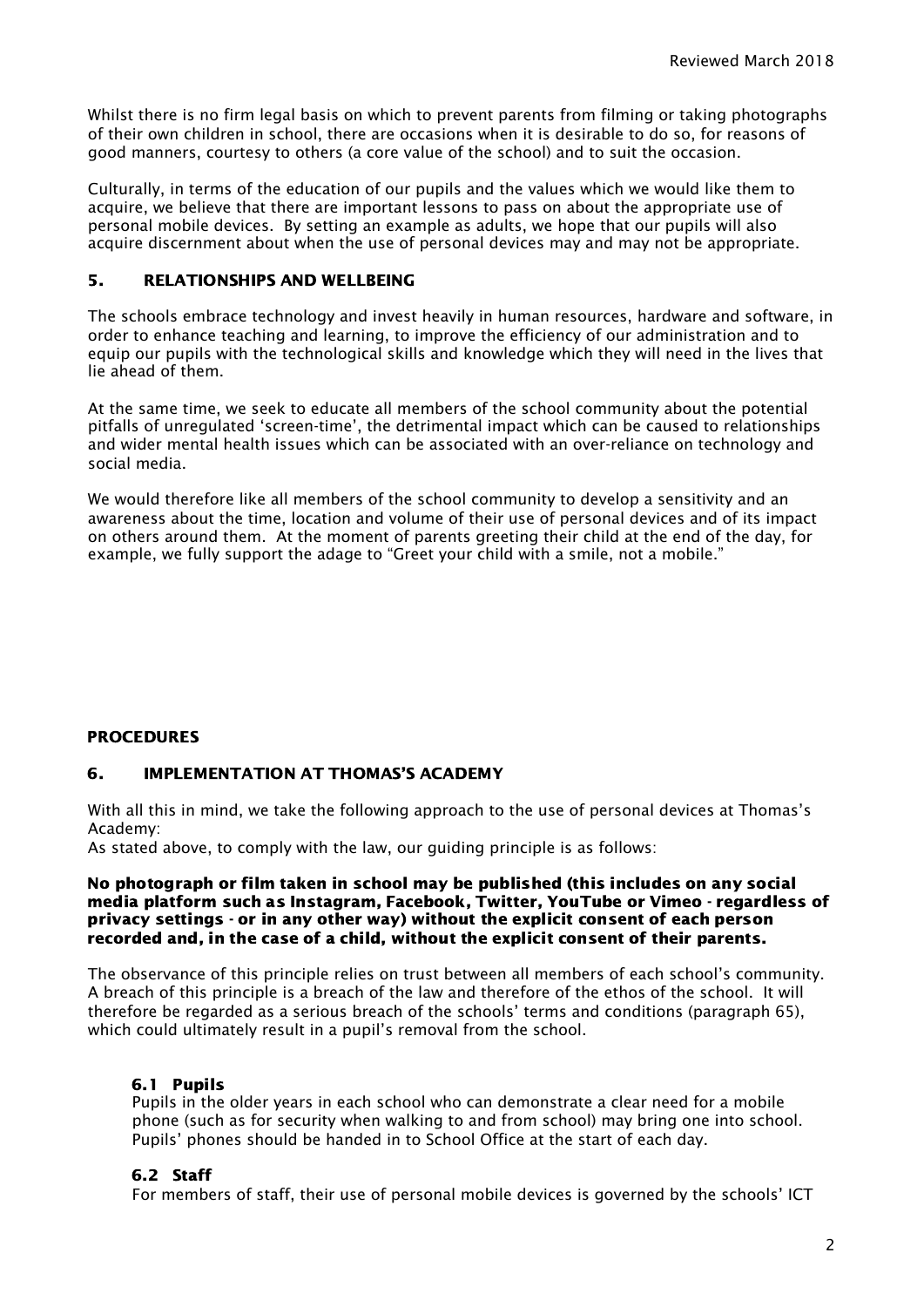(Acceptable Use) Policy. This prohibits the use of personal devices in the presence of children, except momentarily when required for 2 step verification log ins.

# 6.3 School Events

We realise that there are a number of school events, of which parents are likely to want to keep a visual record if their child is involved, for posterity or, for example, to share with relatives. Non-flash photography and film is permitted from a silent camera by parents, provided that this is carried out discreetly, without distracting either the performers, players or members of the audience. For this reason, filming with a tablet is not permitted. For any photographs or film taken at such events, the guiding principle in paragraph 6 above applies: they may be taken for parents' personal use, but must not be published without consent.

# 7. FILM AND PHOTOGRAPHS TAKEN BY MEMBERS OF STAFF

As described above, teachers' photography of pupils is governed by the schools' ICT (Acceptable Use) Policy. Members of staff may only film or take photographs using school devices (such as school-issued cameras, phones or iPads) and any such photographs may only be used in the course of a teacher's professional duties, such as to create a portfolio of a child's learning journey, for display on a subject board or for presentation and celebration purposes around the school.

Using school devices, teachers may take photographs of pupils at appropriate moments during residential trips. These are then made available to the children's parents as a means of keeping them informed about their children's activities while they are away from home. Parents have the option to request that film or photographs of their child are not published in this way.

Individual and class photographs are taken by an in-house school photographer and can be purchased through the Schoolsnaps website which is available on the parents area of the TLP.

Under current legislation the use of such photographs is covered by the schools' terms and conditions and parents may make it known that they do not wish their child's image to be used.

"Parents who do not want their child's photograph or image to appear in any of the Schools' promotional material must make sure their child knows this and must give formal notice in writing to the Head that they do not wish their child's image to be included and have received written acknowledgement from the School of that notice. "

From 25<sup>th</sup> May 2018 parents will be required to sign a consent form giving permission for pupils' digital images and personal data to be used in a range of formats.

Each school keeps a list of the pupils for whom photograph permission is not given and this is shared with the school photographers. The nominated list holders are:

Members of staff can also opt out of having their image on Social Media and should inform the nominated list holder in writing.

From time to time the schools receive requests for images for educational and other publications. The schools will always seek explicit permission from parents before releasing any film or photographs of children to third parties. (See Appendix 2).

# 8. USE OF PHOTOGRAPHS ON SOCIAL MEDIA FOR SCHOOL PURPOSES

When using social media, for the privacy and protection of all children and adults, members of staff are vigilant and follow the agreed procedures outlined in the ICT (Acceptable Use) Policy.

Particular care is taken when using images for external purposes such as the school website, Instagram, Twitter feeds etc so that it is not possible to identify pupils by name or other personal information. The feeds are also monitored so that any comments are removed should they identify a pupil in any way.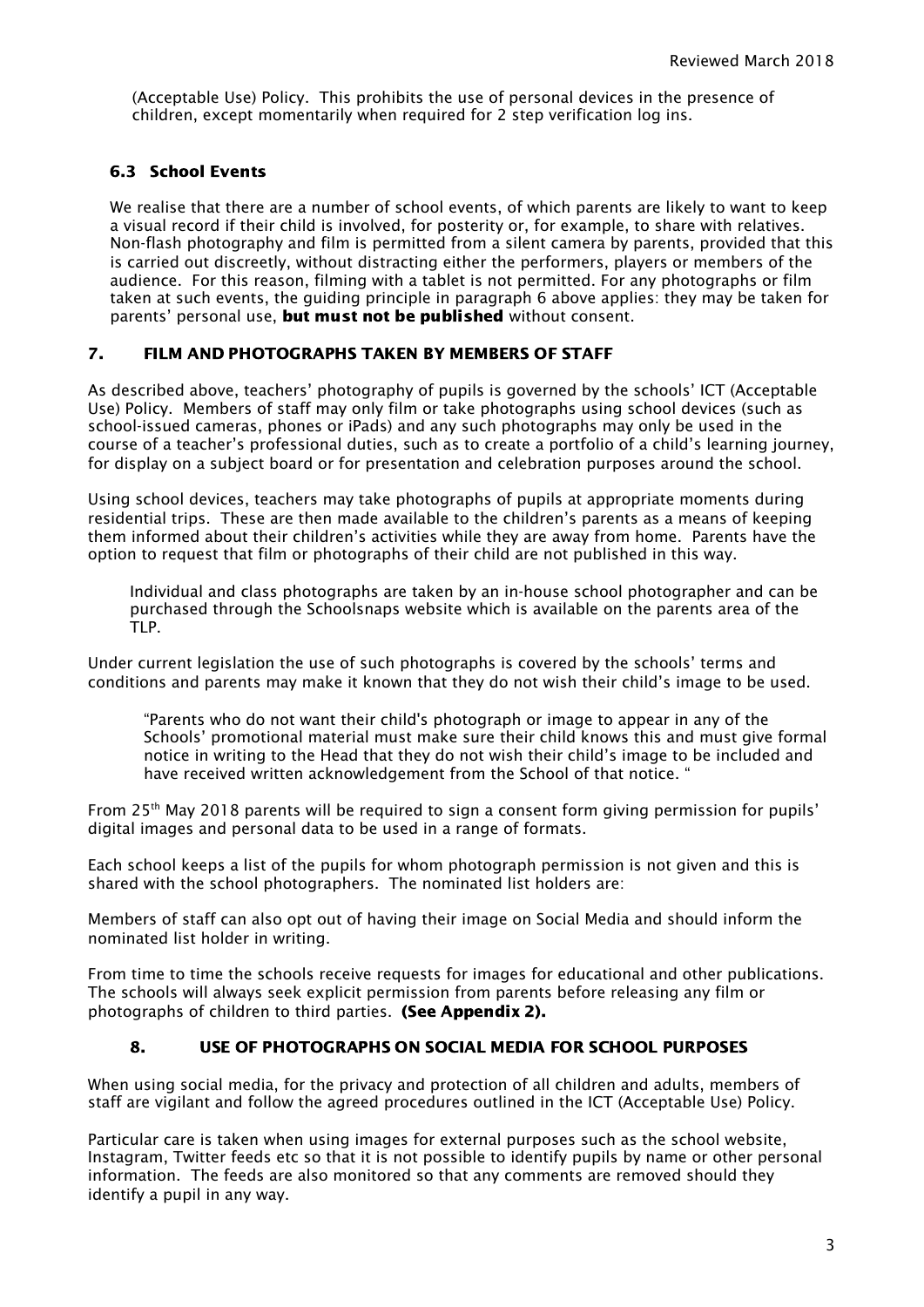#### See also: Code of Conduct, Confidentiality Policy, Data Protection Policy, ICT (Acceptable Use) Policy, Online Safety Policy, Privacy Notice, Safeguarding and Child Protection Policy

| This policy will be reviewed annually |  |                                            |  |  |
|---------------------------------------|--|--------------------------------------------|--|--|
| Next Review:September 2021            |  | By:   Education and Safeguarding Committee |  |  |

# Appendices:

Appendix 1: Guidance for parents/carers on the use of personal devices in school

Appendix 2: Parent/Guardian permission from for external publicity photographs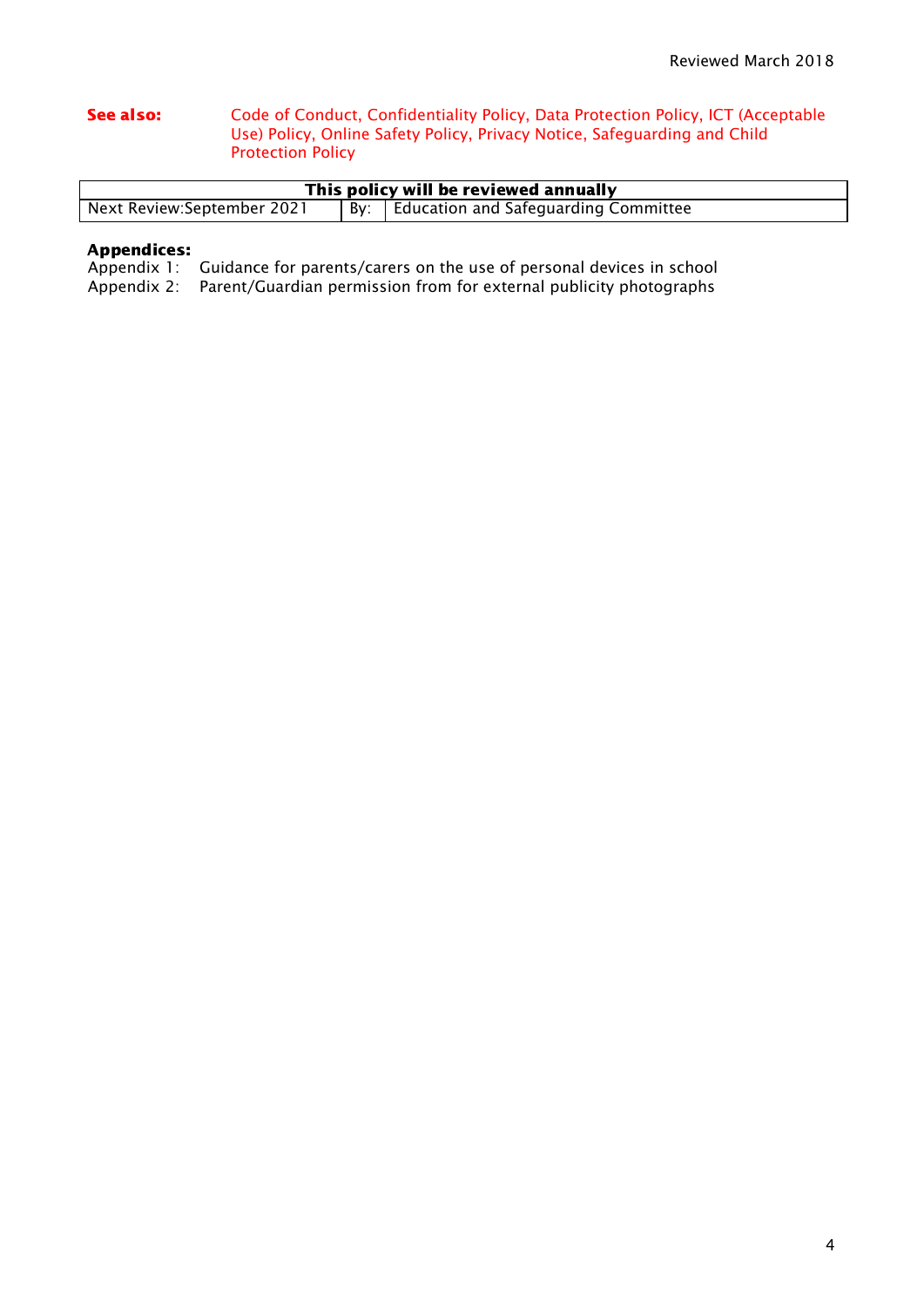# PERSONAL DEVICES AND PHOTOGRAPHY POLICY APPENDIX 1



# GUIDANCE FOR PARENTS/CARERS ON THE USE OF PERSONAL DEVICES IN SCHOOL

# Making telephone calls or using mobile devices

- Parents/carers are respectfully advised that in the interests of courtesy and safety they should not make telephone calls or use any mobile devices in classrooms or communal areas except with explicit permission.
- Parents/carers should not contact members of staff using the teachers' personal mobile phones
- Parents/carers are reminded that in cases of emergency, the school office remains a vital and appropriate point of contact.

### Digital images (still photographs and videos)

- Parents/carers are permitted to take silent, non-flash photographs or moving images for personal use at school events, but should show courtesy towards the performers and other members of the audience. (The use of tablets is therefore not permitted)
- **●** No photograph or film taken in school may be published (this includes on any social media platform such as Instagram, Facebook, Twitter, YouTube or Vimeo regardless of privacy settings - or in any other way) without the explicit consent of each person recorded and, in the case of a child, without the explicit consent of their parents.
- Parents should also not comment on any activities involving other pupils in any digital/video images or make any comments that link the photographs to Thomas's, eg #TLDS
- If parents would prefer their child/children did not feature in school photographs or on social media platforms linked to the school they should let the school know in writing.
- Parents are also requested not to post images of members of staff on social media platforms

### PERSONAL DEVICES AND PHOTOGRAPHY POLICY APPENDIX 2